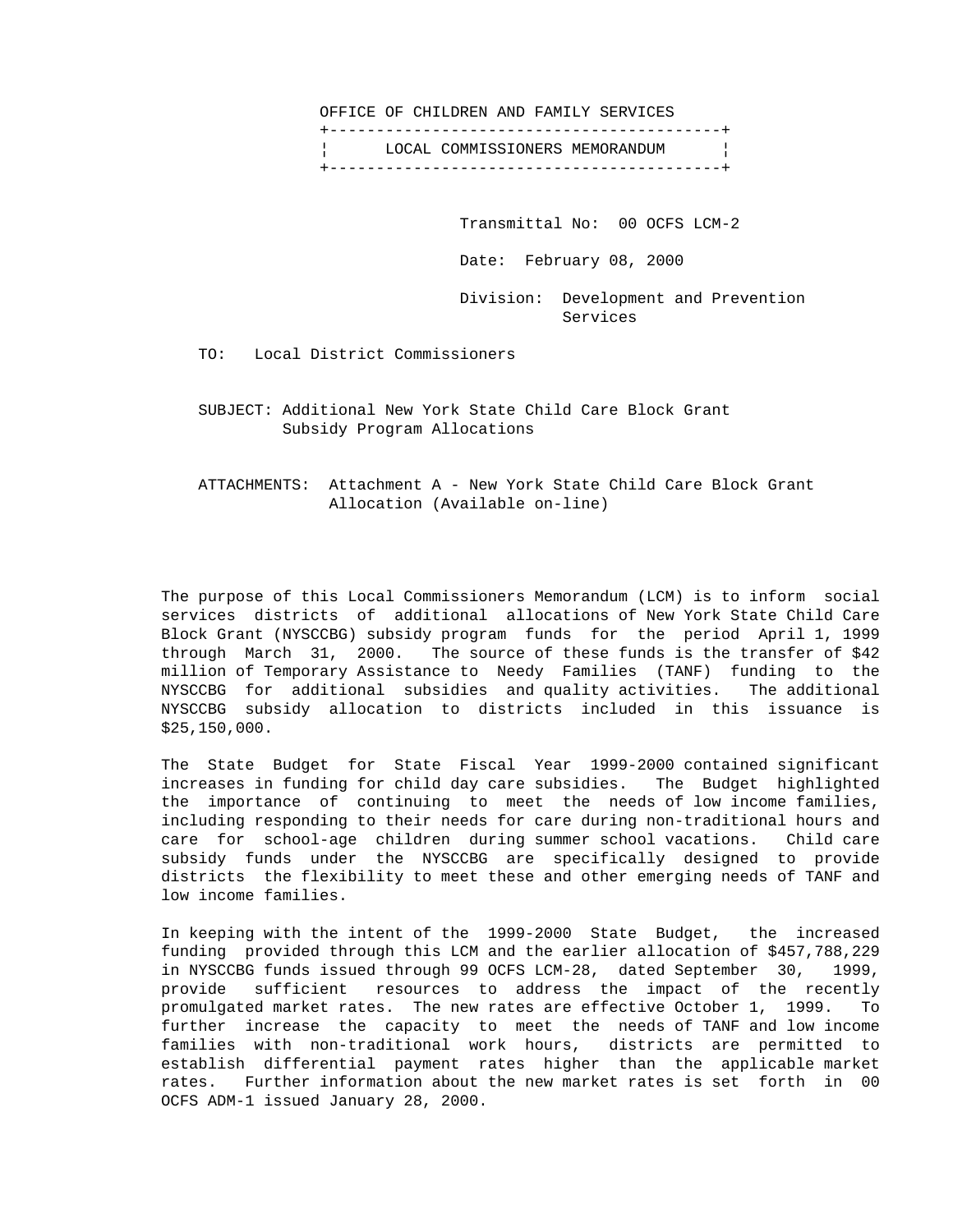Date February 08, 2000

Trans. No. 00 OCFS LCM-2 **Page No. 2** Page No. 2

 While NYSCCBG child care subsidies have always been available to meet the expanded child care needs of school-age children during school vacations, the 1999-2000 State Budget sought to highlight the importance of this need. Districts will soon be receiving additional information and technical assistance on the use of child care subsidy funds for summer programming for school-age children.

# ALLOCATION INFORMATION

 Attachment A indicates additional local district allocations for the April 1, 1999 to March 31, 2000 period totaling \$25,150,000. The factors considered in determining the allocations include the level of child care subsidy expenditures relative to the district's NYSCCBG allocation, the number of children in need of child care and the cost of child care.

 Allocations are listed on Attachment A for two six month periods to allow for the reporting of Federal funds on a Federal fiscal year basis. The allocations cover the period April 1, 1999 to September 30, 1999, the last half of Federal fiscal year 1998-1999, and the period October 1, 1999 to March 31, 2000, the first half of Federal fiscal year 1999-2000. Any unspent NYSCCBG funds for the period October 1, 1998 to March 31, 1999 will be carried into and be available for the period ending September 30, 1999.

 Each social services district may expend no more than five percent of its NYSCCBG allocation for administrative activities. Administrative activities do not include the costs of providing direct services such as eligibility determinations and re-determinations; preparation for and participation in judicial hearings; child care placement; the recruitment, licensing, inspection, review and supervision of child care placements; rate setting; resource and referral services; training; and the establishment and maintenance of computerized child care information systems.

 Any portion of a district's NYSCCBG allocation for the period October 1, 1998 through September 30, 1999 that is not claimed by the district by March 31, 2000 will be available to the district through the end of Federal fiscal year 1999-2000, which is September 30, 2000. Claims for the period October 1, 1998 through September 30, 1999 cannot be rolled forward into the next Federal fiscal year.

### REIMBURSEMENT

 Claims for expenditures for child care services for families receiving public assistance will be reimbursed at 75 percent with NYSCCBG funds up to the district's NYSCCBG allocation. Claims for expenditures for child care services for all other eligible families will be reimbursed at 100 percent NYSCCBG funds, as long as the district's MOE is maintained, up to the district's NYSCCBG allocation.

#### MAINTENANCE OF EFFORT

 Social services districts must maintain local spending for child care services at a level established by the Office of Children and Family Services in accordance with State statute. The MOE for each social services district was issued through 99 OCFS LCM-28.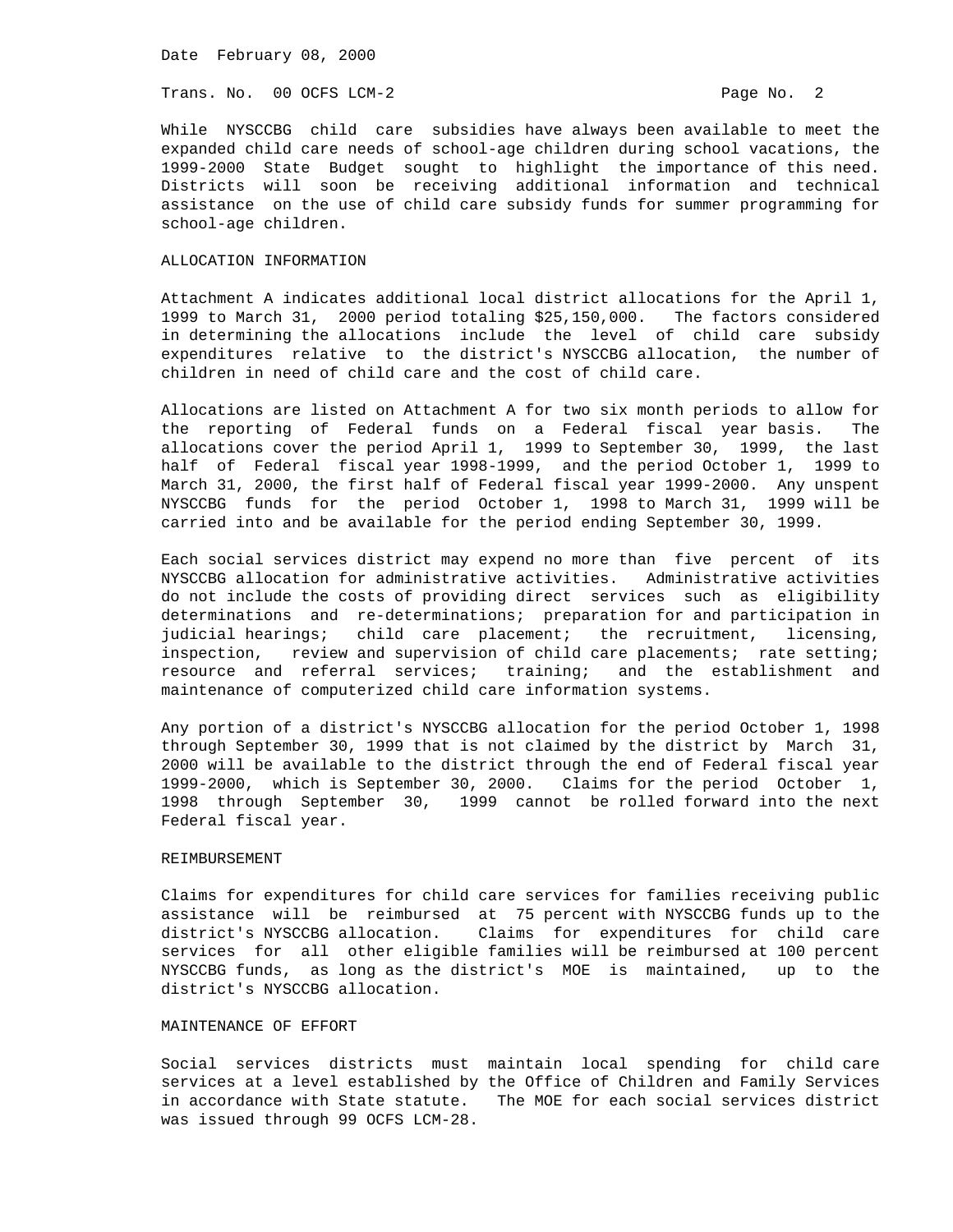Date February 08, 2000

Trans. No. 00 OCFS LCM-2 **Page No. 3** 

#### ASSURANCES

 All programmatic and fiscal requirements under NYSCCBG apply to this additional allocation. In order to access this additional allocation, districts must have complied with the requirement to submit a statement of assurances issued in 99 OCFS LCM-28 dated September 30, 1999.

### SYSTEMS INFORMATION

 Procedures for the authorization of payment for child care services under NYSCCBG in the Welfare Management System (WMS) are as follows:

 For child care payments for eligible families applying for or receiving public assistance, districts can continue to use the DSS-3209 IM/WMS Authorization. Districts may, at their option, utilize the DSS-2970 WMS Services Authorization to authorize payment for child care for public assistance families. Service Type Suffix Code (Data Element #23021) value "S" designates child care services funded under the NYSCCBG for public assistance applicants/recipients and reimbursed at 75 percent Federal and State share up to the district's allocation ceiling.

 For child care payments for all other eligible families (including transitional child care families), districts must authorize in WMS/Services by using Service Type Suffix Code value "R" on the DSS-2970 WMS Services Authorization which designates child care services funded under NYSCCBG for non-public assistance families and reimbursed at 100 percent Federal and State share up to the district's allocation ceiling.

 In circumstances of an adult-only public assistance case in which the children are not included in the public assistance filing unit, child care payment is authorized as a public assistance family and reimbursed at 75 percent Federal and State share. For cases in which the children are in receipt of public assistance but the caretaker is not included in the public assistance filing unit, child care is authorized in WMS Services and reimbursed at 100 percent Federal and State share up to the district's allocation ceiling.

 WMS Services continues to support monitoring the issuance and return of child care certificates. Instructions for the child care certificates can be found in 92 LCM-138 and in the BICS Operations Manual, page A-82, BICS Production Request 32, in the edition dated April 1, 1993. Information is also provided in the BICS Services Payment Processing Manual, II. Authorizations, E. Self Selected Day Care Certificates, pages II 25-27.

## CLAIMING INSTRUCTIONS

 Instructions for claiming program costs under NYSCCBG are included in the Office of Temporary and Disability Assistance Fiscal Reference Manual (Volume 2, Chapter 3). NYSCCBG expenditures for child care subsidies for families receiving public assistance are claimed on Schedule H Non-Title XX Services for Recipients (LDSS-4283), line 2 (Day Care Services for Children), column 7 (Day Care Block Grant 75 percent). NYSCCBG program expenditures for child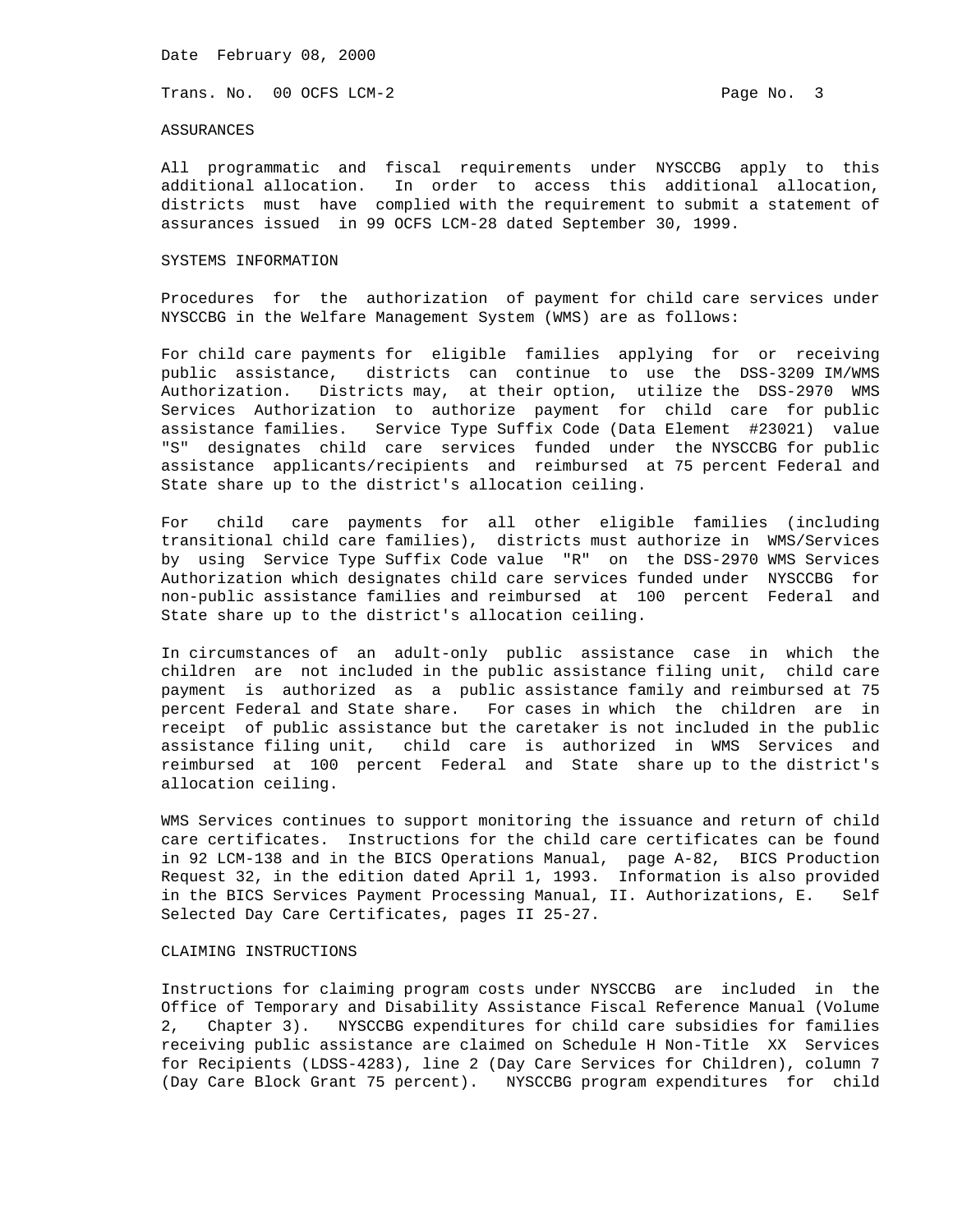Date February 08, 2000

Trans. No. 00 OCFS LCM-2 **Page No. 4** Page No. 4

 care subsidies for all other eligible families are claimed on the Schedule H, line 2, column 6 (Day Care Block Grant 100 percent). NYSCCBG expenditures for child care transportation services are claimed on the Schedule H, line 6, columns 6 and 7. Line 12, columns 6 and 7, are the total of expenditures on lines 2 and 6, for columns 6 and 7, respectively. Enter on line 14 (fees collected), columns 6 and 7, the total fees required from families responsible for paying a fee. Line 15 (Net Expenditures), columns 6 and 7, is the result of subtracting the amounts on line 13 (Refunds and Cancellations) and line 14 (Fees Collected) from the amount on line 12 (Total Expenditures) for columns 6 and 7, respectively. Line 16 (Day Care Reimbursement) is the total reimbursement, from Federal and State funding combined, for NYSCCBG expenditures. The amount on line 16, column 6 is equal to the amount on line 15, column 6. The amount on line 16, column 7 is 75 percent of the amount on line 15, column 7. Line 20 (Local Share), column 7 is the remaining 25 percent of the amount on line 15, column 7.

 Administrative expenditures for the NYSCCBG are claimed in accordance with the Services RMS as Child Care Block Grant costs on line 5, section 1 (the associated A-87 costs are claimed on line 3, section 2) of the Schedule D-2, Allocation for Claiming of General Services Expenditures (LDSS-2347B). Instructions for completing the Schedule D-2 are contained in Chapter 9 of Volume 3 of the Fiscal Reference Manual County Cost Allocation Plan for districts outside of New York City. For New York City districts, the instructions are contained in Chapter 9 of Volume 4 of the Fiscal Reference Manual.

 ADDITIONAL CLAIMING REQUIREMENTS: NYSCCBG child counts and expenditures also should be reported on the Schedule G-2 Summary of Payments for Day Care- Services Authorized (LDSS-2109). Instructions for completing the Schedule G- 2 appear in the Fiscal Reference Manual, Volume II, Chapter 3. Expenditure information displayed by the Day Care Service type (line items) assigned to program categories (columns) is posted from the BICS Schedule G-2 composite rolls. Schedule G-2 Child Count information is posted from the BICS Schedule G-2 Statistical Report.

 TRAINING COSTS: Claiming instructions for district administrative expenditures related to the training of employees which are claimed on the Schedule D-6 "Reimbursement For Training" (LDSS-2347-C) for the CCDBG program are covered in Chapter 13 of Volume 3 of the Fiscal Reference Manual for districts outside of New York City. New York City would refer to Volume 4 of the Fiscal Reference Manual.

### CONTACT PERSON

 If you have any questions regarding information contained in this LCM or in 99 OCFS LCM-28, please contact Eileen Mahoney of the Bureau of Early Childhood Services at (518) 473-0711. Ms. Mahoney also may be contacted on line, OFISLINK User ID #SVC109.

 If you have any claiming questions, please contact the Office of Temporary and Disability Assistance Bureau of Financial Services:

 Regions 1-4 - Roland Levie at 1-800-343-8859, extension 4-7549 or dial direct (518) 474-7549; User ID #FMS001. Region 5 - Marvin Gold at (212) 383-1733; User ID #0FM270.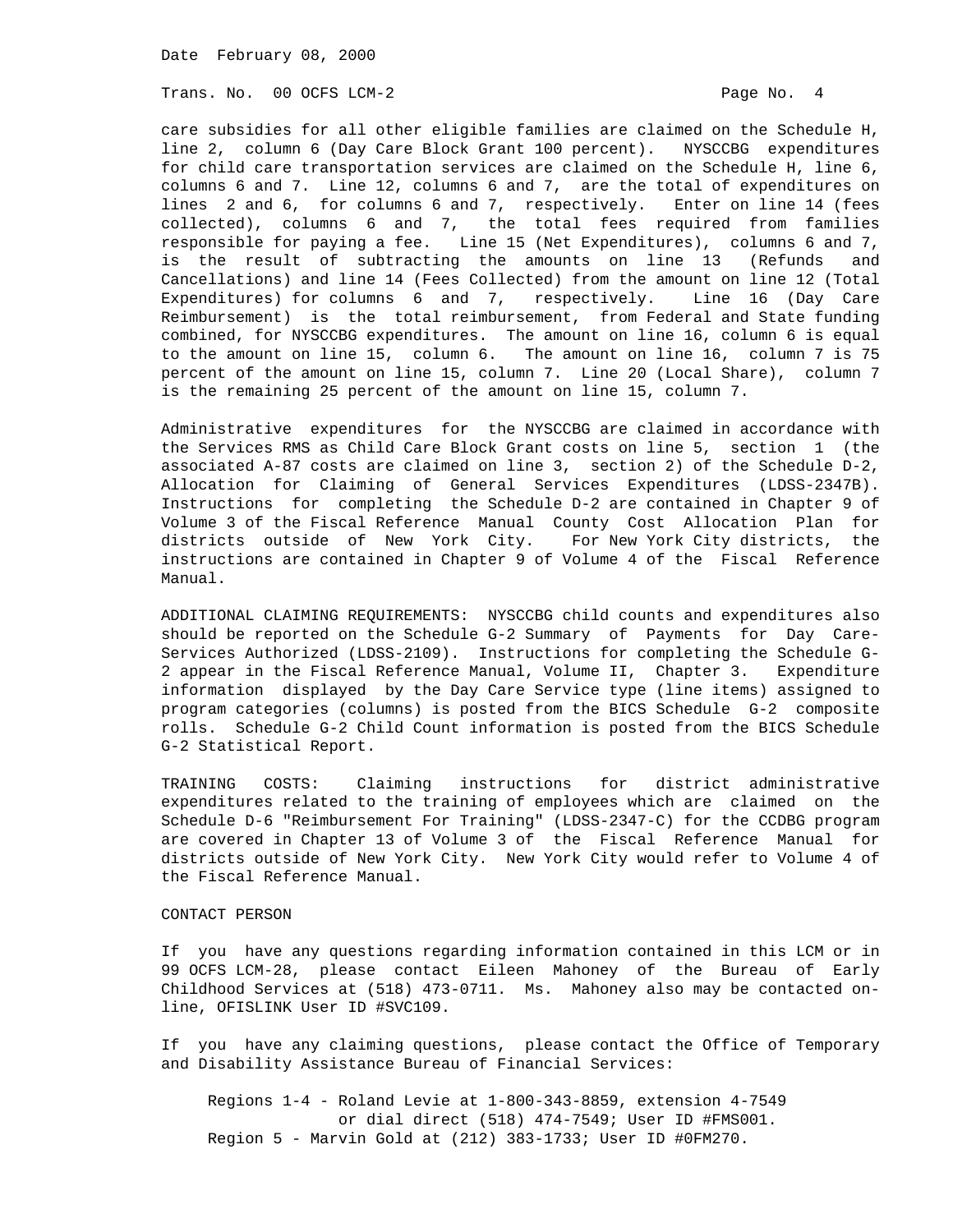Trans. No. 00 OCFS LCM-2 **Page No. 5** 

 If you have WMS/Services questions, please contact Gerald Seeley of the Bureau of Services Information Systems at 1-800-343-8859, extension 2-3087, or dial direct (518) 402-3087; User ID #0FL130.

 If you have WMS/IM questions, please contact Tully Lenihan of the Office of Temporary and Disability Assistance at (518) 474-8749; User ID #73A002.

\_\_\_\_\_\_\_\_\_\_\_\_\_\_\_\_\_\_\_\_\_\_\_\_\_\_\_\_\_\_ \_\_\_\_\_\_\_\_\_\_\_\_\_\_\_\_\_\_\_\_\_\_\_\_\_\_\_\_\_\_\_

Melvin I. Rosenblat Changel Bonald K. Smith Deputy Commissioner Deputy Commissioner

Division of Administration **Division** of Development and Prevention Services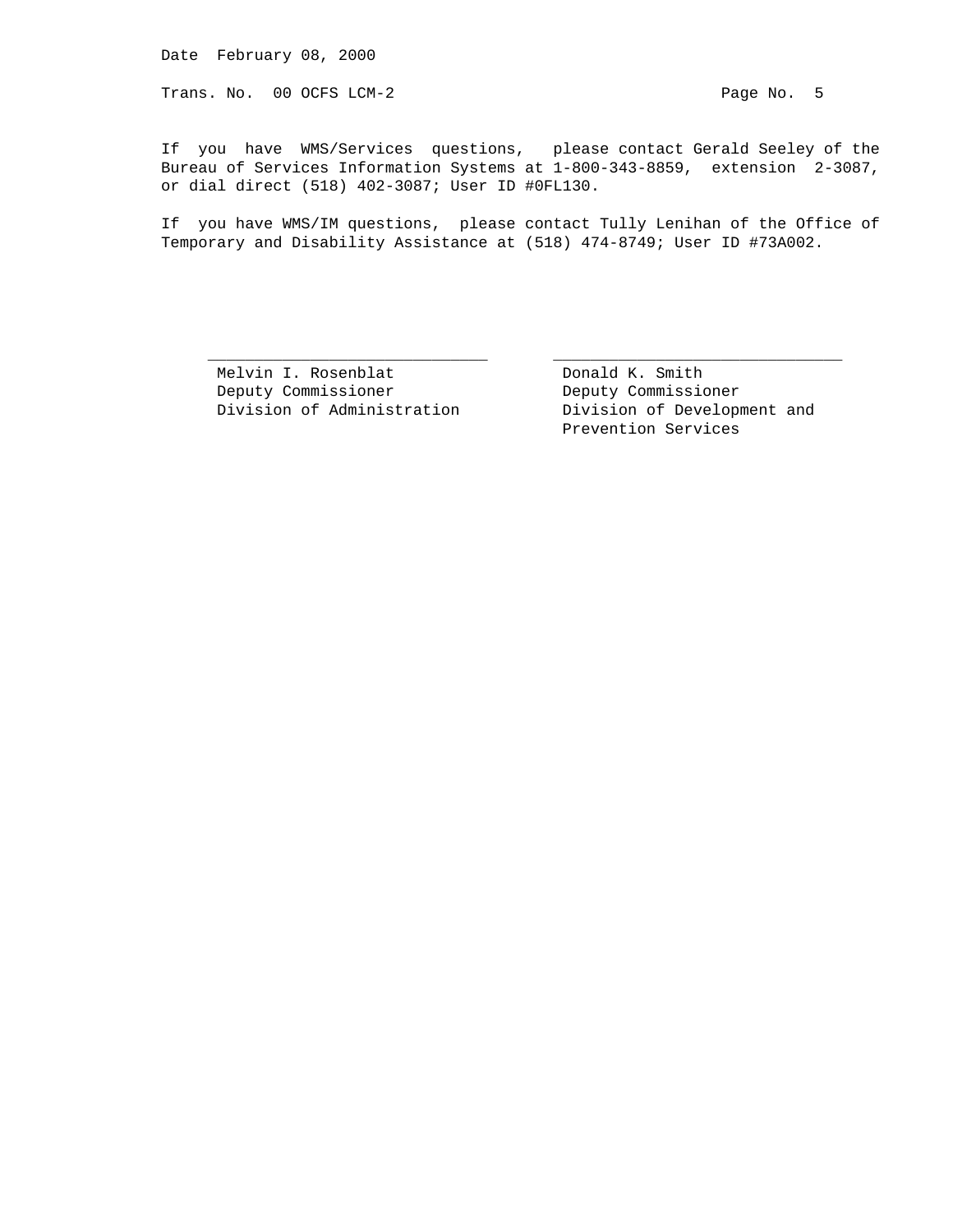# ATTACHMENT A NEW YORK STATE CHILD CARE BLOCK GRANT LOCAL DISTRICT ALLOCATIONS 4/1/1999 - 3/31/2000 ADDITIONAL ALLOCATION

|               | APRIL 1, 1999      | OCTOBER 1, 1999 | TOTAL         |
|---------------|--------------------|-----------------|---------------|
|               | THROUGH            | THROUGH         | ADDITIONAL    |
| DISTRICT      | SEPTEMBER 30, 1999 | MARCH 31, 2000  | ALLOCATION    |
|               |                    |                 |               |
| Albany        | \$<br>154,480      | \$<br>154,480   | \$<br>308,960 |
| Allegany      | 14,803             | 14,803          | 29,606        |
| <b>Broome</b> | 62,477             | 62,477          | 124,954       |
|               | 35,348             | 35,348          | 70,696        |
| Cattaraugus   | 21,410             |                 |               |
| Cayuga        |                    | 21,409          | 42,819        |
| Chautauqua    | 70,615             | 70,614          | 141,229       |
| Chemung       | 58,581             | 58,580          | 117,161       |
| Chenango      | 21,386             | 21,385          | 42,771        |
| Clinton       | 30,350             | 30,350          | 60,700        |
| Columbia      | 32,482             | 32,481          | 64,963        |
| Cortland      | 20,290             | 20,289          | 40,579        |
| Delaware      | 23,466             | 23,465          | 46,931        |
| Dutchess      | 129,915            | 129,915         | 259,830       |
| Erie          | 492,430            | 492,430         | 984,860       |
| Essex         | 16,610             | 16,609          | 33,219        |
| Franklin      | 19,190             | 19,190          | 38,380        |
| Fulton        | 24,999             | 24,999          | 49,998        |
| Genesee       | 27,620             | 27,620          | 55,240        |
| Greene        | 6,995              | 6,995           | 13,990        |
| Hamilton      | 363                | 362             | 725           |
| Herkimer      | 22,145             | 22,145          | 44,290        |
| Jefferson     | 40,121             | 40,121          | 80,242        |
| Lewis         | 5,236              | 5,235           | 10,471        |
| Livingston    | 10,417             | 10,416          | 20,833        |
| Madison       | 23,853             | 23,852          | 47,705        |
| Monroe        | 313,305            | 313,305         | 626,610       |
| Montgomery    | 12,875             | 12,874          | 25,749        |
| Nassau        | 1,024,415          | 1,024,415       | 2,048,830     |
| Niagara       | 48,587             | 48,586          | 97,173        |
| Oneida        | 93,525             | 93,524          | 187,049       |
| Onondaga      | 221,580            | 221,580         | 443,160       |
| Ontario       | 31,992             | 31,991          | 63,983        |
| Orange        | 102,271            | 102,271         | 204,542       |
| Orleans       | 23,963             | 23,962          | 47,925        |
| Oswego        | 33,708             | 33,707          | 67,415        |
| Otsego        | 11,387             | 11,386          | 22,773        |
| Putnam        | 22,721             | 22,721          | 45,442        |
| Rensselaer    | 39,414             | 39,414          | 78,828        |
| Rockland      | 118,204            | 118,203         | 236,407       |